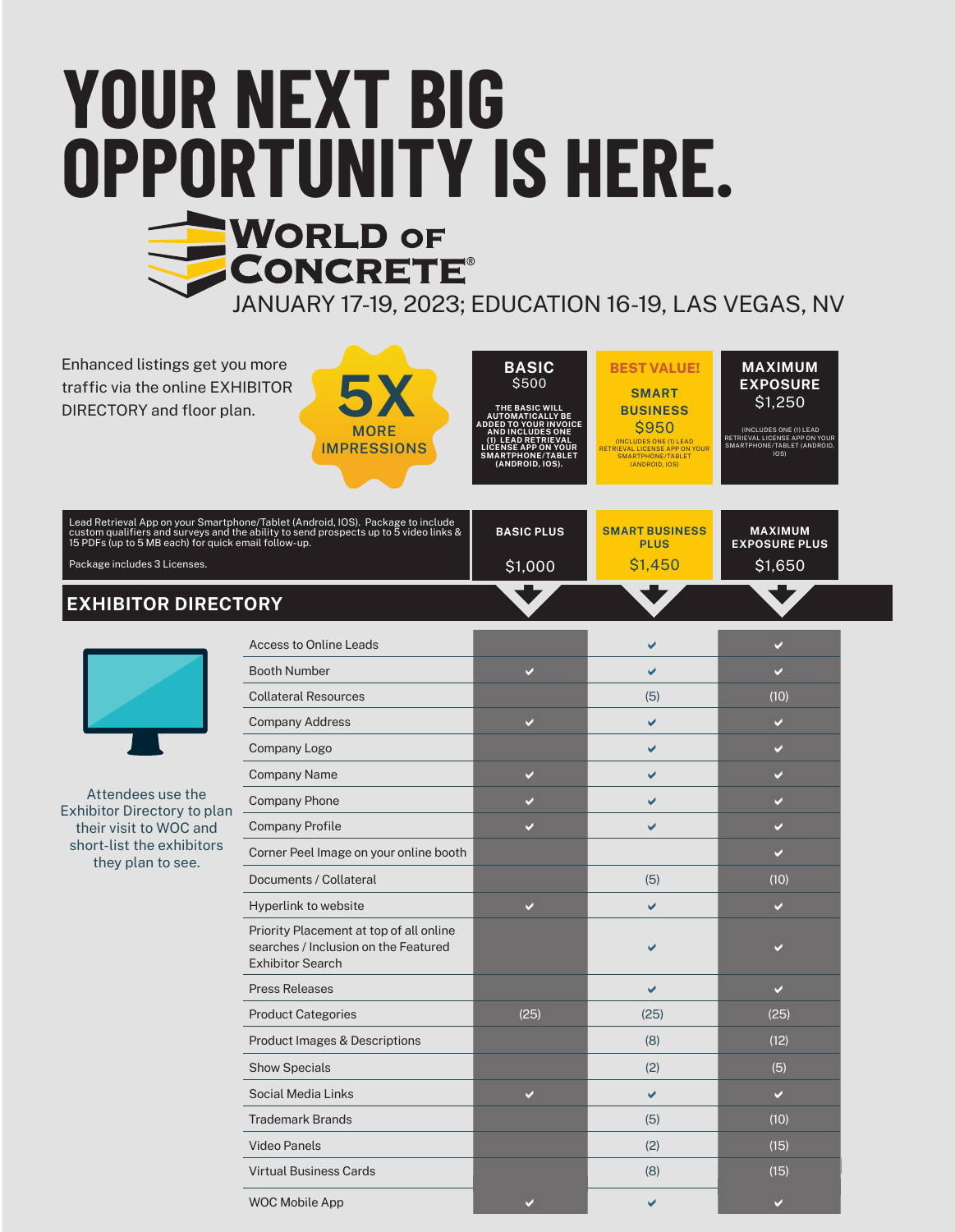# **GET NOTICED AT WOC 2023**

*The WOC website houses the official exhibitor directory, floor plan, and show planner attendees use to find new products and services while planning their visit to the show. It is the only complete resource for exhibitor information that is updated in real time before, during, and after the show. Upgrade your listing to make sure attendees can find your company information and booth at the show.*

# VISIBILITY + CONTENT = **LEAD GENERATION.**

#### **Upload Content**

Choose between the required basic listing and upgraded options for uploading your logo, product images, videos, and more.



#### **Get Priority Placement**

Like Google Ads, when users search for your company's keywords or categories, your company can show up at the top of search results.



#### **More Impressions**

Upgrade your company profile today and generate more traffic on the online directory and floor plan.

#### **Make Your Booth Stand Out**

Adding a bright red corner peel to your booth will make it easy for visitors to find you at the show.



#### **Get Priority Placement**

Like Google Ads, when users search for your company's keywords or categories, you can show up at the top of search results.

| <b>Mary Cheese Render</b>                                         |                                                                                                |                                 |                     |
|-------------------------------------------------------------------|------------------------------------------------------------------------------------------------|---------------------------------|---------------------|
| VANDALISE ARRESTS BUSINESS OR<br>가 어려워서 사건 한 사람이 있는 사람이           |                                                                                                | <b>Silverster Freedom!</b>      |                     |
| CAND APPEAR A ROOM IN SIDE 1972<br>and an information of the same |                                                                                                |                                 | <b>Service Star</b> |
| Californ Alexand                                                  | <b>A REAL PROP</b><br><b>Service</b>                                                           | <b><i>CASTER MODEL CAST</i></b> |                     |
| <b>Garden Wellengerson</b>                                        | <b>SHOP</b>                                                                                    | ł                               |                     |
| <b>Technic Profits Warris PR</b>                                  | $\frac{1}{2} \left( \frac{1}{2} \right) \left( \frac{1}{2} \right) \left( \frac{1}{2} \right)$ |                                 |                     |
| Transitional Concession                                           | <b>CALLES</b>                                                                                  |                                 |                     |
| <b>Technologie (Starra Moder) (AC)</b>                            | <b>HO</b>                                                                                      |                                 | ٠                   |
| <b>WE'RE THE LES</b>                                              |                                                                                                |                                 |                     |
| Al Librarie                                                       | <b>LETTER</b><br>e.                                                                            |                                 |                     |
| <b>Aftereran</b>                                                  | G0                                                                                             | 413                             |                     |



**5X**

**MAXIMUM EXPOSURE**

**10X**